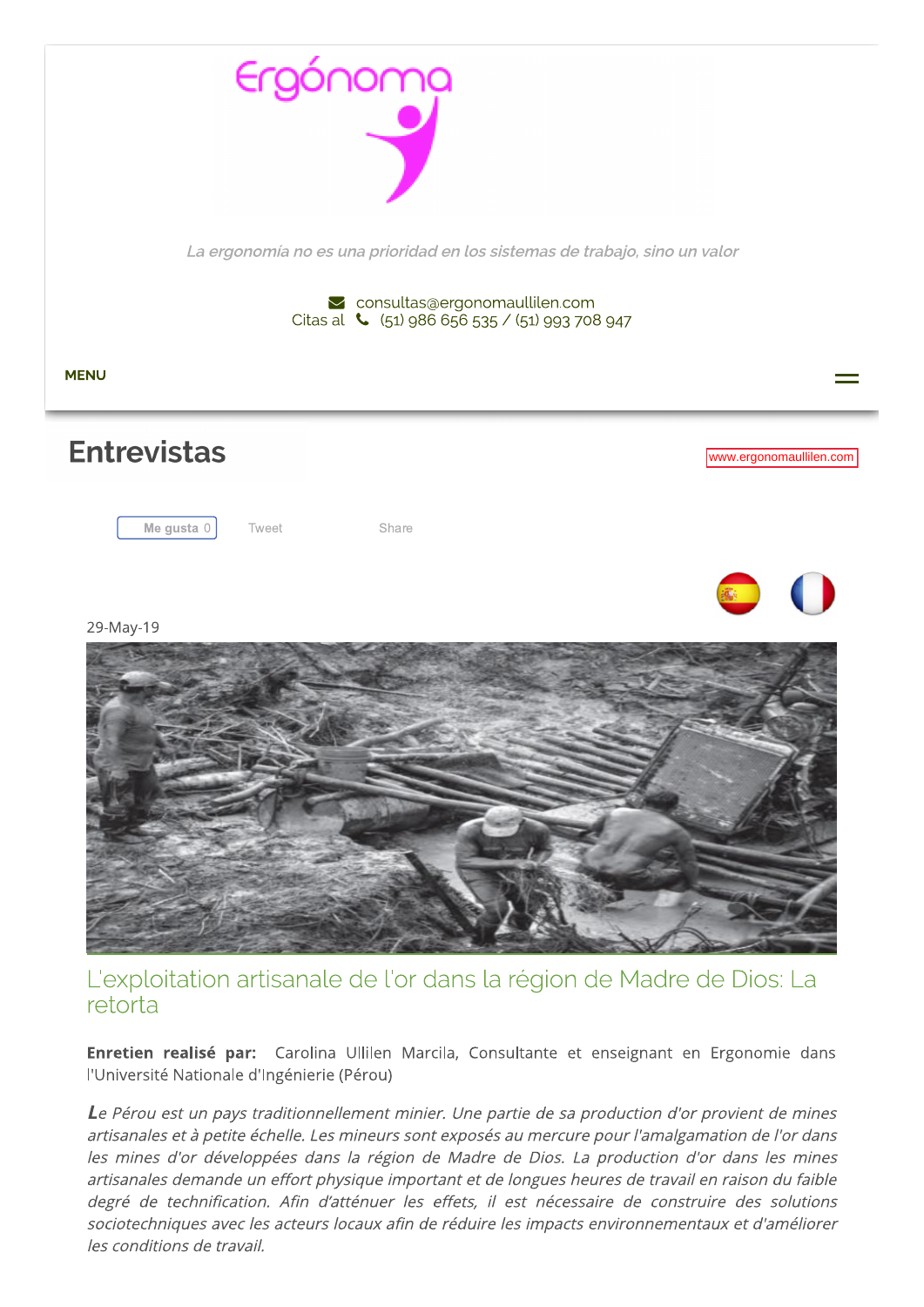Spécialiste: Carole Baudin est ingénieur, ergonome et Dr. en Anthropologie. Elle a travaillé 10 ans au Chili, au Ministère du travail, puis au Ministère de la Santé, elle a été directrice de la Société Chilienne d'Ergonomie (Sochergo) de 2005 à 2008, en parallèle, elle a été Professeur à l'Université de Santiago du Chili et donné plusieurs formations dans le cadre de formations professionnelles dans diverses Universités et Institutions chiliennes. Depuis 2010, elle est Professeur au sein de l'Applied Sciences and Art university of western Switzerland (HES SO) à Neuchâtel, en Suisse, où en plus des cours en ergonomie aux ingénieurs mécaniques, elle mène différents projets de recherche appliquée, dont le projet Wanamei avec les orpailleurs de madre de Dios mené entre 2013 et 2016.

## 1. Pourquoi est-il important de prendre en compte le contexte local et les pratiques actuelles employées dans l'extraction de l'or dans la conception des dispositifs techniques (des machines, des outils, des équipements, parmi d'autres)?

CB : Souvent lorsque les ingénieurs conçoivent des systèmes techniques, ils ne prennent en compte que la performance technique à atteindre. Or cette performance est relative, elle dépend du contexte, physique et social et elle dépend de la manière dont les personnes qui vont construire, installer, utiliser, réparer, nettoyer vont faire avec ces systèmes techniques. Il est donc important pour assurer qu'un système technique soit approprié et appropriable de prendre en compte dès le début des projets tous ces éléments. Sinon, il y a le risque d'un décalage entre ce qui est prescrit par le système et ce que font réellement les utilisateurs avec ce système, ce qui peut amener à des risques parfois tragiques comme nous l'ont montré les accidents de Bhopal, Tchernobyl, ou autres. Dans le cadre des orpailleurs, nous avons ainsi pris en compte non seulement les variables liées aux pratiques locales (qui diffèrent beaucoup selon le type de concessions) mais aussi et surtout les impacts du contexte socio-politique et culturel en jeu. L'instabilité politique liée à l'orpaillage dans la région de Madre de Dios à l'époque où nous avons commencé notre projet, ne pouvait pas être nié.

L'activité technique devenait un enjeu social dans la mesure où les décrets de lois et les normes tendaient à éliminer le « métier » d'orpailleur, en ne reconnaissant pas leur formalisation. Ce point de départ est important pour qu'une innovation ne soit pas seulement technique mais surtout sociale. Par ailleurs, nous avons vite observer que la plupart des technologies venues d'ailleurs n'étaient pas utilisées car ne permettant pas de travailler l'or local (très particulier) et ne répondant pas aux processus cognitifs ni physiques qu'ont l'habitude d'utiliser les orpailleurs. En effet, la plupart des machines intégraient de l'électronique qui suppose une compréhension codifiée dont les orpailleurs, axés plutôt sur des process mécaniques ne pouvaient pas maîtriser.

# 2. Dans la région de Madre de Dios, la pollution au mercure est un problème grave au niveau de l'environnement et de la santé publique. Pourquoi les technologies et techniques employées par les orpailleurs dans l'extraction de l'or génèrent-elles pollution?

Quand nous avons débuté le projet, nous avons commencé les observations sur toutes les phases du processus du travail de l'or. Nous avons d'abord constaté que le mercure n'est de loin pas le seul risque en termes environnemental et sanitaire. Si l'on veut travailler sur une chaîne de production saine, il faut s'attaquer à tout le process. Malheureusement notre projet ne permettait pas cela, mais nous a permis effectivement d'intervenir : 1) sur l'amalgamation, 2) sur l'extraction (avec le développement d'une mini-excavatrice). Sur l'amalgamation, les différentes observations, entretiens et tests nous ont permis de constater que l'or alluvial que l'on trouve à Madre de Dios était effectivement si fin que tout autre technique est peu pertinente. L'affinage de cet or (de quelques microns) ne peut se faire efficacement avec des méthodes de type gravimétriques ou magnétiques. Symboliquement ce point est important car il est complexe pour les orpailleurs de valoriser de l'or peu affiné. La boulette d'or, non seulement permet de ne pas perdre de l'or (en poudre, le risque est plus grand), mais permet aussi d'obtenir une valeur juste du résultat du travail. Le mercure reste donc la seule solution actuelle pour ces orpailleurs et pour ce type d'or. Parmi les différentes pratiques d'utilisation du mercure que nous avons observées, il y a bien sûr ceux qui utilisaient le mercure tel quel, en mélangeant avec leur corps et en brulant par la suite au chalumeau l'amalgame, mais la majorité de ceux que nous avons observés et avec lesquels nous avons travaillés, utilisaient des retortas.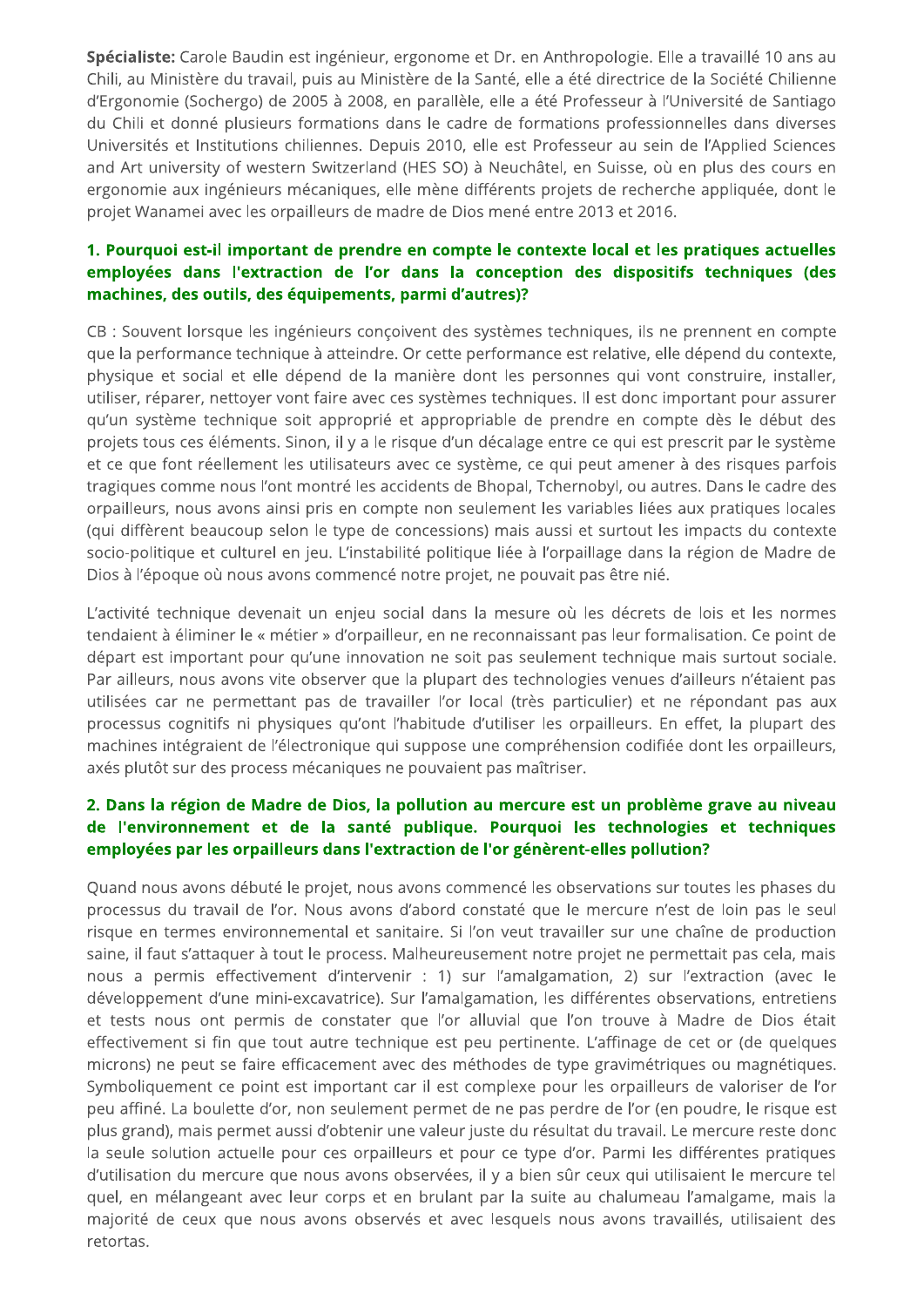Problème, ces retortas, en aluminium sont mal conçues et deviennent très rapidement peu étanches, laissant les vapeurs de mercure s'échapper. Le mercure qui en ressort est souvent sale, non réutilisable et jeté dans des fosses (comme recommandé par les normes de l'époque) et donc dans le sol. Finalement, la boulette d'or fondue dans cette retorta en aluminium ressort sale, elle aussi, avec les résidus de l'aluminium brûlé et souvent avec encore un peu de mercure, elle est donc encore passée au chalumeau à l'air libre, laissant là encore les vapeurs de mercure (mais certainement aussi d'autres toxiques) s'échapper directement. Ce même processus de « purification de l'or » au chalumeau est aussi appliqué dans les lieux de vente de l'or, où une étude avait montré que même si les revendeurs opéraient sous des hottes (encore indiquées par les normes), ces hottes souvent n'avaient que des tubes d'extraction qui allaient directement dans la rue. Cette pratique est certainement pire car de fait les vapeurs se retrouvent ainsi directement dans les rues, exposant tout à chacun.

## 3. Le mineur utilise le mercure pour récupérer l'or en entrant en contact direct lors de la manipulation de l'amalgame. Les orpailleurs sont-ils conscients des risques auxquels ils sont exposés à cause de l'inhalation de vapeurs de mercure? Les mineurs ont-ils peur du mercure?

D'abord tous les mineurs, contrairement aux idées reçues, ne sont pas en contact direct avec le mercure. Certains utilisent des gants, d'autres des « batidores mécánicos », mais ni les uns ni les autres ne sont très efficaces car les gants engendrent plus d'efforts dans les mouvements de rotation du bras pour faire le mélange, les batidores accumulent les métaux autour des axes de rotation, les rendant ainsi moins performants. Ensuite, il faut comprendre l'importance du contexte culturel et historique. En effet, beaucoup de mineurs nous ont dit avoir déjà ingéré du mercure car on le considérait avant comme un remède pour les diarrhées, mais aussi pour les maux de l'âme. On comprend mieux alors que la perception du risque est différente, d'autant plus que les discours sur les dangers du mercure qui arrivent dans la région ne sont pas toujours très clairs. Le mercure existe à l'état naturel dans la région, le contact avec la peau est certes risqué, mais le plus dangereux sont les vapeurs de mercure. Or ces vapeurs sont invisibles. Comment faire comprendre le risque d'un élément que l'on ne perçoit. C'est toute la problématique.

Or la Retorta Anamei que nous avons développée avec certains mineurs de cette région, nous a permis de constater qu'en condensant 99% du mercure amalgamé, elle permettait aussi aux mineurs de voir et donc comprendre toute la quantité de mercure qui pouvait s'évaporer quand il n'utilise pas la retorta. Je pense que maintenant, tous sont conscients du danger, mais l'enjeu est plutôt de savoir comment faire et qui les accompagnent pour travailler sans mercure. Car le problème n'est pas tant la conscientisation du risque mais les alternatives qu'on leur propose. Pour ce qui nous concerne, nous avons choisi avec eux de travailler d'abord sur la maîtrise de l'usage du mercure, puisqu'aucune autre technique ne vient le remplacer actuellement.

# 4. Les retortas employées pour la récupération du mercure dans la région de Madre de Dios présentent une série de limitations. Sur la base de votre expérience dans la conception d'une meilleure retorta afin d'éviter autant que possible le contact avec le mercure, comment les orpailleurs interviennent-ils dans ce processus de création et fabrication dans le but de réduire l'impact environnemental et garantir la récupération du mercure?

Il y a eu plusieurs étapes avant la fabrication de la retorta. D'abord nous avons fait beaucoup d'observations, d'entretiens, nous avons suivi et vécu avec ces mineurs pour comprendre leur métier, comprendre les risques environnementaux et sanitaires, mais aussi identifier les stratégies qu'euxmêmes avaient mis en place pour améliorer leur activité. On en parle malheureusement jamais, mais souvent ces orpailleurs sont les premiers concernés par l'environnement puisqu'ils y vivent et en vivent (rappelons d'ailleurs que parmi les communautés d'orpailleurs avec lesquels nous avons travaillé, il y avait une communauté native de la région. Qui mieux qu'eux connaît l'éco-système de de cette région). Suite à cette première étude, nous avons créé ce que l'on appelle un groupe de travail, c'est-à-dire, un groupe de personnes représentatives des parties prenantes. Dans notre cas, il y avait les représentants des trois communautés avec lesquelles nous avons développé tout le projet, des représentants des Ministères régionaux des Mines, de l'Environnement, et de la Direction régional.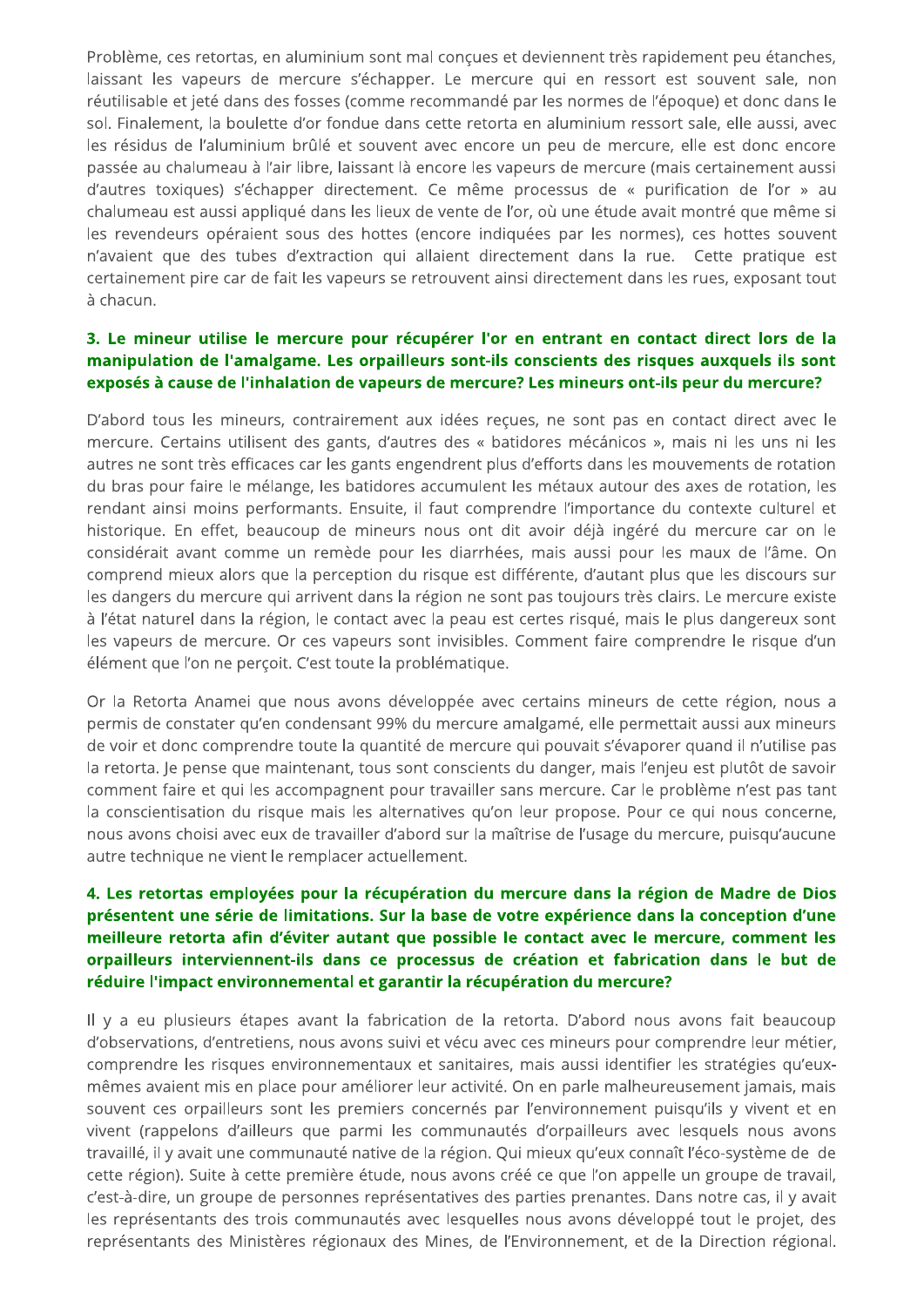Nous avons présenté à ce groupe nos diagnostics et nous avons établi tous ensemble les priorités, les différentes problématiques et contraintes auxquelles nous devions répondre. Il était déjà clair à ce moment que le plus gros enjeu était d'ordre politique et social (nous étions en 2014).

Réunir autour d'une table ces différents représentants pour dialoguer ensemble autour des problèmes et possibles solutions était déjà un grand pas en avant. D'un commun accord, le problème de l'usage du mercure a été identifié comme prioritaire, ce qui montre la prise de conscience. Ensuite, suite à des mois de recherche de solutions, nous avons proposé un premier concept de retorta améliorée à ce groupe. Pour nous l'important était à la fois de résoudre les nombreux problèmes des retortas alors utilisées mais surtout de pourvoir trouver une solution qui pouvait être fabriquée localement pour qu'elle soit adoptée. Si les utilisateurs n'ont pas la maîtrise des machines avec lesquelles ils travaillent, s'ils ne comprennent pas les principes techniques, alors on est sûr qu'elles ne seront pas ou mal utilisées. Nous avons ainsi fait différents prototypes localement, puis de nombreux tests, à chaque fois dans les 3 communautés d'orpailleurs, en recueillant les avis, leurs idées de solutions. C'est ainsi que nous avons mis en place un travail de co-conception mobilisant ces communautés (nous parlons donc de près d'une centaine de personnes concernées) autour de la problématique du mercure. Cette approche de conception pour et avec les mineurs leur a permis de s'approprier totalement cette retorta. Tellement qu'ils ont défilé avec elle pour montrer aux autorités les efforts qu'ils menaient pour être formalisés.

## 5. Quel est le plus grand défi pour assurer le transfert de technologie à plus grande échelle afin d'obtenir un accueil positif des orpailleurs et de pouvoir être maintenu localement ?

Pour ce qui concerne notre projet, c'est bien grâce à l'implication des mineurs dans le développement de la retorta, tout en respectant leur savoir-faire et leur opinion qui a permis dans un premier temps qu'ils puissent s'approprier la retorta et s'approprier le thème du mercure. Ensuite, le fait de trouver des solutions réalisables avec les savoir-faire locaux et surtout le fait de penser les solutions techniques comme solutions ouvertes, c'est-à-dire dont les plans de fabrication sont disponibles sur internet à tout à chacun permet la diffusion à grande échelle, en plus bien évidemment de la communication que nous avons pu réaliser autour.

Nous avons ainsi créé un blog sur internet où les mineurs peuvent trouver les plans de la retorta avec des vidéos montrant sa fabrication. Il y a aussi bien évidemment un contact sur place (ceux qui ont fabriqué). A travers ce blog, nous avons eu des messages de mineurs de différentes parties du monde, notamment la Colombie, Guyanne, mais aussi Afrique. A chaque fois nous leur disons que la retorta fabriquée a était faite pour les conditions propre à Madre de Dios, mais qu'avec les ressources locales qu'ils ont, ils peuvent l'adapter à leurs contraintes. Co-conception dans le respect des savoirs de chacun et solution opensource sont donc pour moi deux éléments fondamentaux pour le transfert à grande échelle et la pérennité de la solution.

#### Pour aller plus loin:

#### http://www.wanamei.org

### http://resourceworlds.org/2018/05/30/wanamei-an-intervention-for-and-with-small-scale-goldmining-communities-in-the-peruvian-amazon/

#### **Référence:**

Baudin, C. (2018), « Les dimensions socio-culturelles à l'œuvre dans l'activité: le cas des orpailleurs de la région amazonienne du Pérou». In F. Hubault (Coord.), « La centralité du travail » (Ed. Octarès). Toulouse: Col. Ergonomie.

Baudin, C. (2017a). « At the Heart of the sensibility: The « profane » gold of Madre de Dios ». Ph. Geslin (Ed.), Inside Anthropotechnology - User and Culture Centered Experience, Geslin P. (Ed. Wiley, pp. 49-83). New York.